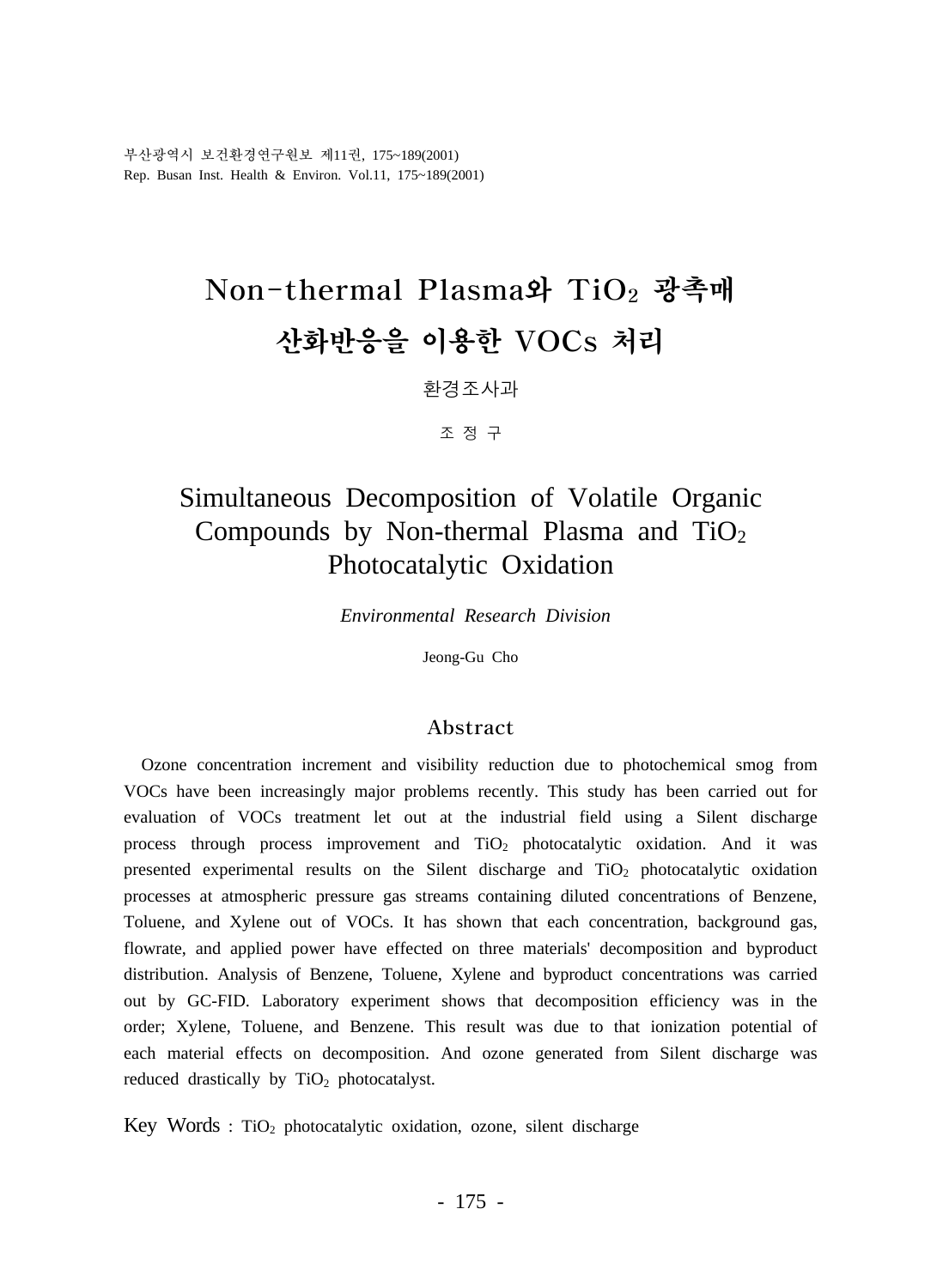#### 서 로 두

경제성장에 따른 자동차 운행의 급증 이나 다양한 종류의 화학물질 사용량 증 가에 따른 대기 중의 오존농도 증가와 시정 악화 등의 광화학 스모그 워인물질 로서 휘발성 유기화합물(Volatile Organic Compounds)에 대한 관심이 증대되고 있 다<sup>1)</sup>. 대부분의 휘발성 유기화합물은 실내· 외 공기 중 어디에서나 검출될 수 있어 특정 직업과 상관없이 항시 노출될 가능 성이 높은 물질이다. 이 중 일부 휘발성 유기화합물은 그 자체로도 인체에 유해 하여 유기용제를 사용하는 작업장 근로 자들에 대한 직업병 시비와 중독 문제도 일으키고 있다<sup>2)</sup>.

현재 연소 공정(Combustion Process), 촉 매 사화(Catalytic Oxidation). 활성탄 흡착 (Activated Carbon Adsorption), 바이오필터 (Biofilter), 응축(Condensation), 막기술 (Membrane Technology), 흡수(Absorption), 플라즈마 공정(Plasma Process), 자외선 산화 (Ultraviolet Oxidation) 등이 휘발성 유기화합 물의 제어기술로서 사용되고 있지만 실제 산업 현장에서 휘발성 유기화합물의 배출을 제어하기 위한 기술 보유 및 개발은 아 직까지 미비한 단계에 있으며 보유기술 의 현장적용 측면에서도 휘발성 유기화 합물의 특이한 물리적 성질 때문에 많은 어려움을 겪고 있는 실정이다.

이들 제어기술 중 비평형 저온 플라즈

마를 이용한 휘발성 유기화합물 처리기 술은 실내공간에서의 국부적인 처리에 적합한 기술로 기존의 처리방식에서 발 생할 수 있는 압력손실 등의 문제를 해 결할 수 있고, 고효율로 처리할 수 있는 기술 중의 하나로써 운전 및 유지관리 면에서 유리한 점을 가지고 있다<sup>3)</sup>. 또한 TiO<sub>2</sub> 광촉매 산화법은 비교적 적은 에 너지를 이용하여 오염물질을 처리할 수 있는 장점을 가진 획기적인 에너지 절감 기술로서 각광을 받고 있다.

따라서 본 연구에서는 산업협장에서 다양하게 배출되고 있는 휘발성 유기화 합물을 처리대상으로 선정하여 기존의 제어기술인 Nano-second의 펄스 전압 을 인가한 Silent discharge공정과 TiO2 광촉매 산화반응을 조합하여 기존의 제 어기술보다 효율적으로 휘발성 유기화합 물을 처리하고, TiO<sub>2</sub> 광촉매 산화반응의 광원으로 자외선 Lamp 대신에 플라즈마 방전시의 광을 이용함으로써 전력절감 효과를 가짐과 동시에 기존의 Silent discharge의 문제점인 고농도의  $O_3$ 을 TiO<sub>2</sub> 광촉매 산화반응을 이용하여 효과 적으로 처리하고자 한다.

### 실 헊 방 법

### 1. 실험장치

1.1. 고전압 발생장치(High-Voltage Generator ; HVG)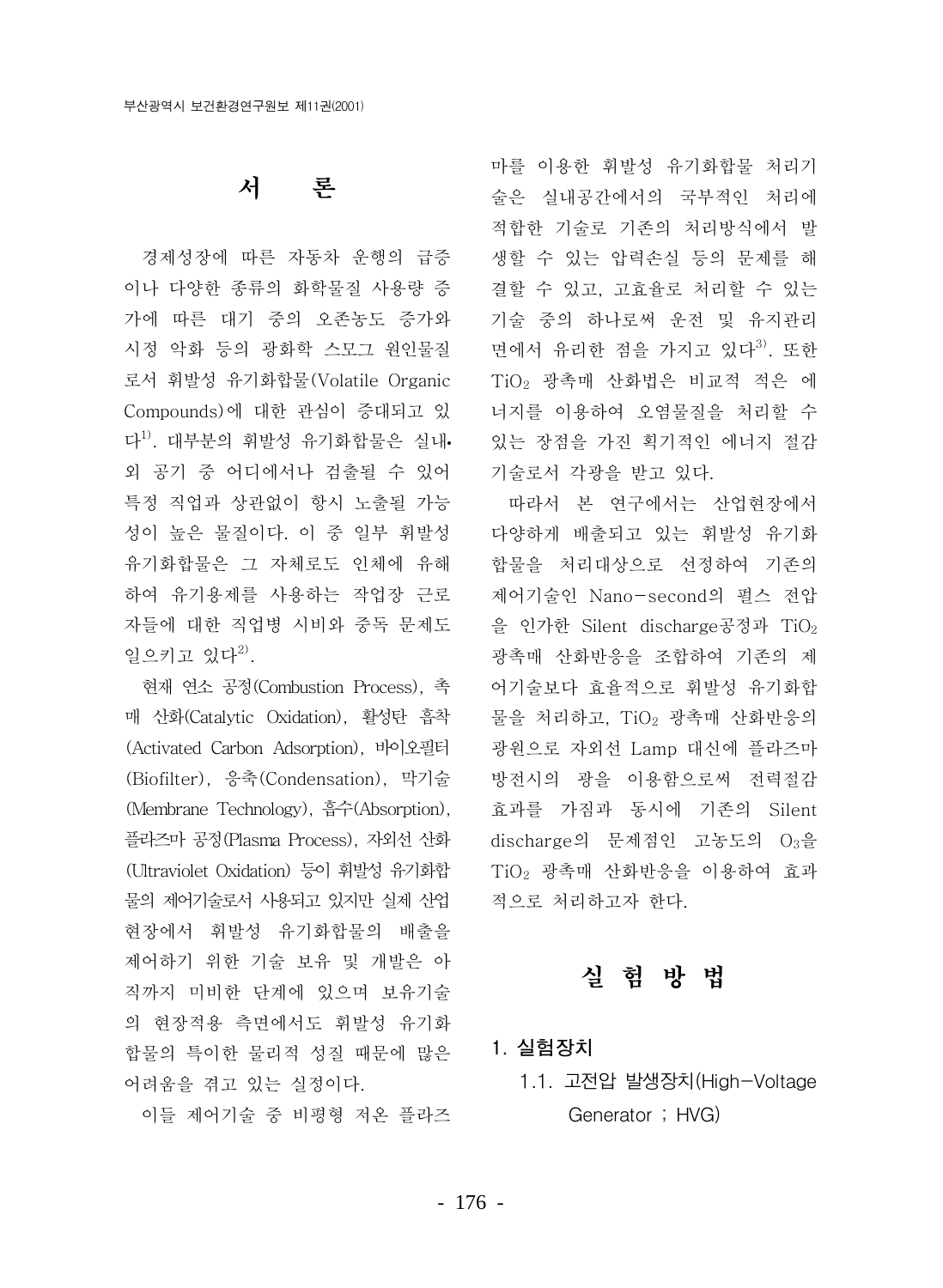고전압 발생장치는 고주파 스위칭 방 식으로써 고압출력을 직접 Feed Back 하여 출력전압을 안정시키는 방식으로 제작하였으며, 1차 전압으로 110V 또는 220V를 입력하여 2차 전압 (+) 0~ 60kV. 전류 0~10mA까지 조절이 가능 하다.

### 1.2. 회전 스파크갭(Rotating Sparkgap Switch; RSS)

스파크 갭의 재질은 스테인레스이며 직경 7mm, 길이 120mm의 원형봉으로 써 회전원형봉과 고정원형봉 사이의 갭 간격은 최대한 가깝게 1mm간격을 유지 하였으며 DC Motor에 의한 고속 회전 시 갭간의 충돌을 방지할 수 있도록 제 작하였다.

#### 1.3. 반응기 (Reactor)

실험에 사용된 반응기는 Fig. 1과 같 이 Silent Discharge 반응기를 사용하였

으며 또한 TiO<sub>2</sub> 광촉매 산화반응기는 Silent discharge의 기본원리를 그대로 적용하며 Fig. 2와 같이 Discharge시 발생하는 자외선 광을 TiO<sub>2</sub> 광촉매 산 화반응의 광원으로 이용할 수 있도록 고 안된 반응기로 교체하여 사용하였다. 반 응기의 직경은 20mm, 40mm로 Pyrex 재질이며 두 개의 유리관 사이에 평균 직경이 6mm인 구형 TiO<sub>2</sub>를 채워 넣었 다. 이렇게 해서 1차적으로 Plasma영역 을 통과하면서 활성 라디컬종과 반응한 가스들이 Plasma의 자외선 광에 의해 활성화된 촉매층에서 2차 처리되어 최종 적으로 배출된다.

#### 2. 실험방법 및 조건

RSS를 통해 극도로 빠른 상승시간 (30ns이내)을 가진 짧은 펄스파를 얻기 위해 변조시킨 (+)의 직류 Power Supply를 Fig. 1과 Fig. 2와 같은 반응 기 내부의 Discharge Electrode와 연결



Fig. 1. The structure of silent discharge reactor.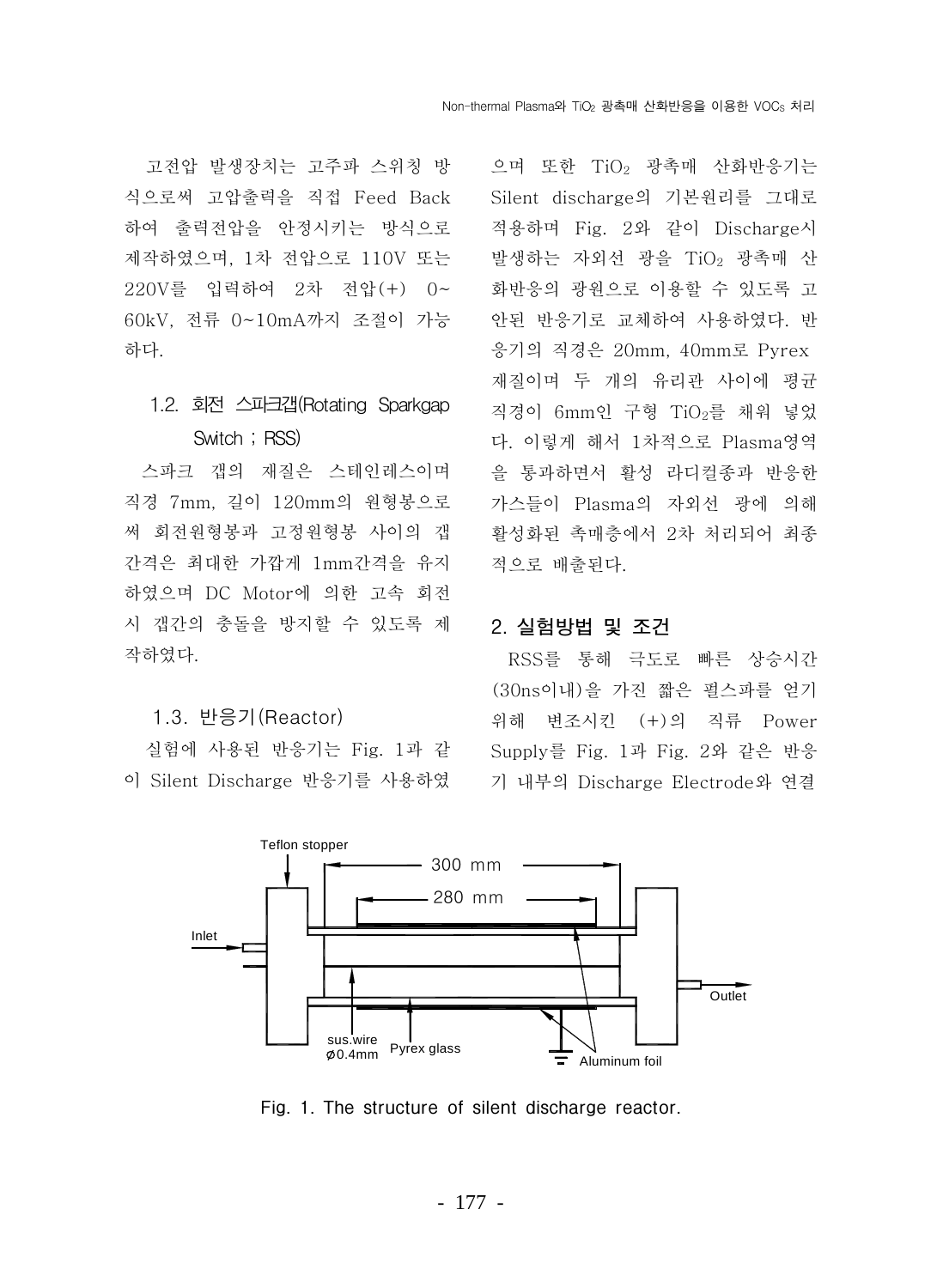

Fig. 2. The structure of photocatalytic oxidation reactor.

|                      | Flow rate           | $1\sim2$ $\ell$ /min |
|----------------------|---------------------|----------------------|
| Experimental         | Applied voltage     | DC $0 \sim 35kV$     |
| Conditions           | Frequency           | 60Hz                 |
|                      | Temperature         | $25 \pm 5^{\circ}$ C |
| Reactor<br>Dimension | Property            | Pyrex                |
|                      | Diameter            | 20 <sub>mm</sub>     |
|                      | Thickness           | 2mm                  |
|                      | Length              | 300 <sub>mm</sub>    |
|                      | Discharge Electrode | SUS. $\Phi$ 0.4mm    |

하여 장치를 구성하였다<sup>4)</sup>.

상온 · 상압 하에서 N<sub>2</sub>와 Dry air를 Background gas로 하여 처리가스로 선 정된 Benzene, Toluene, Xylene을 대 상으로 TiO<sub>2</sub> 광촉매 산화반응기의 유무 에 따른 처리효율 및 오존 생성량의 변 화를 고찰하였다.

본 실험의 반응기 조건은 Table 1과 같다.

### 3. 측정 및 분석

### 3.1. 전압 · 전류 측정

인가전압 및 전류는 DC Voltage Meter와 DC Ampere Meter를 이용하 여 측정하였으며 방전전압과 전류는 각 각 Discharge Electrode에 의해 직접 연결 시킨 High-Voltage Probe(Tektronix P6015A, 1000:1) 와 Current Probe를 통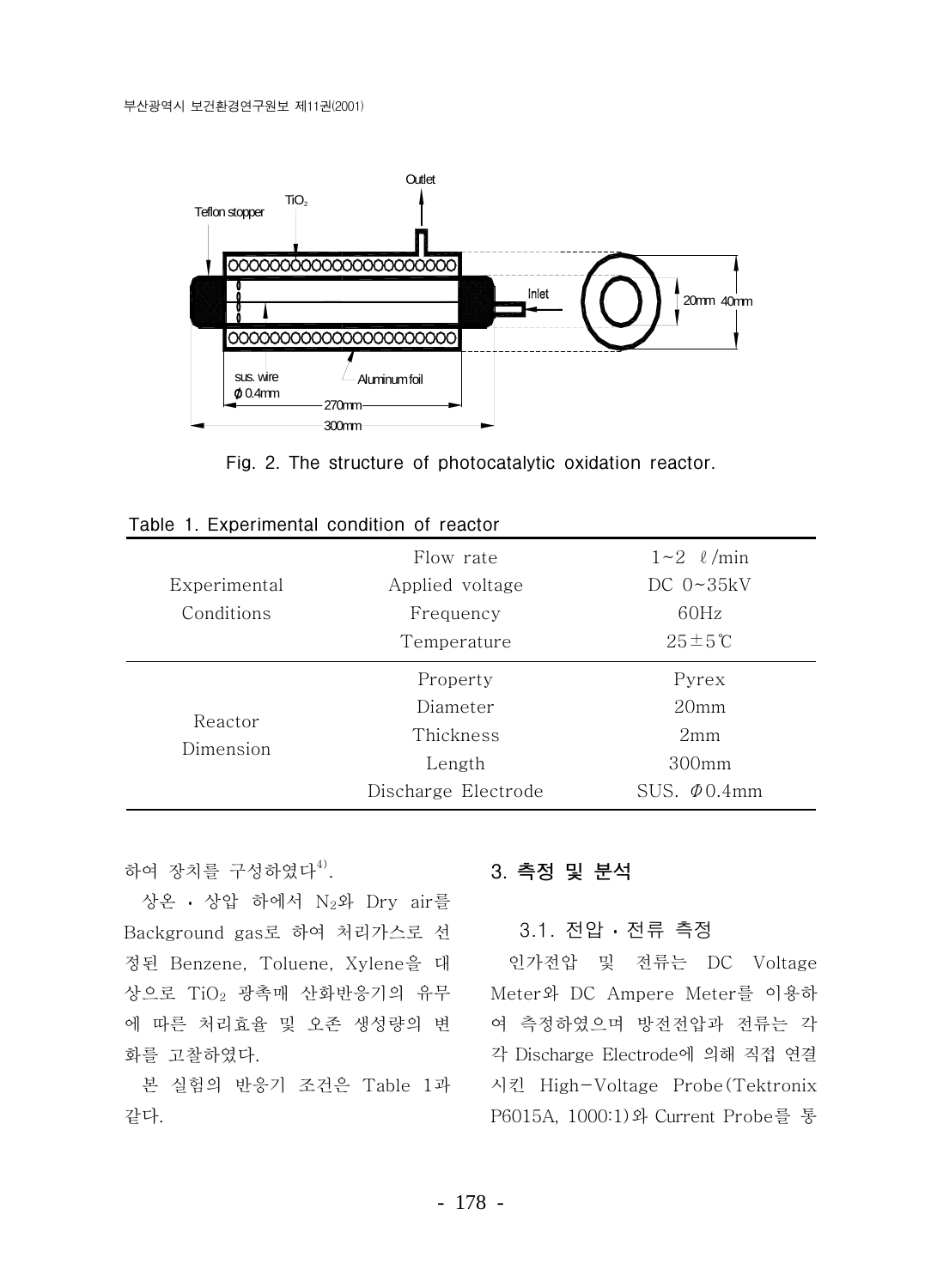| Items       | Conditions                                      |  |
|-------------|-------------------------------------------------|--|
| Capillary   | HP-1, $30m \times 0.25mm \times 3.0 \mu m$ film |  |
| column      |                                                 |  |
| Oven        | $40^{\circ}$ (3min) to $130^{\circ}$ (2min)     |  |
| temperature | at $10^{\circ}$ C/min                           |  |
| Injector    |                                                 |  |
| temperature | $200^{\circ}$ C, Direct injection               |  |
| Detector    | <b>FID</b>                                      |  |
|             |                                                 |  |
| Detector    | $250^{\circ}$ C                                 |  |
| temperature |                                                 |  |
| Injection   | 1 <sub>ml</sub>                                 |  |
| volume      |                                                 |  |

Table 2. Gas chromatography analysis conditions

MHz, 16Gs/s)상에서 펄스 전압 및 전류의 파형을 모니터링 하였다.

#### 3.2. B.T.X.의 분석

모의 대상 가스의 초기농도 및 처리후 의 농도를 GC-FID(HP 6890 series) 를 사용하여 분석하였으며, GC 분석 조 건은 Table 2에 나타내었다.

#### 3.3. 오존(Ozone) 농도 측정

방전에 의해 반응기내에서 생성되는 오존은 반응기에 인가되는 전압과 반응 기를 통과하는 Gas의 특성 및 유량 등 의 인자에 따라 큰 차이가 있다. 따라서 조건의 변화에 따라 생성되는 농도를 측 정하였으며, 오존의 농도는 검지관식 가

해 오실로스코프(Tektronix TDS360, 200 스측정기(실린더형 IRM)를 사용한 검지 관법(Gastec 18L range 0.025~3ppm, 18M range 4~400 ppm)으로 측정하였 다.

### 결과 및 고찰

## 1. Silent Discharge의 전압 · 전류 특성

#### 1.1. 전압 · 전류 특성

Silent Discharge에 의한 가스 정화공 정에서 화학적 산화반응의 증진을 위해 요구되는 전체 에너지 소비량은 Streamer 코로나 방전으로의 에너지 전환효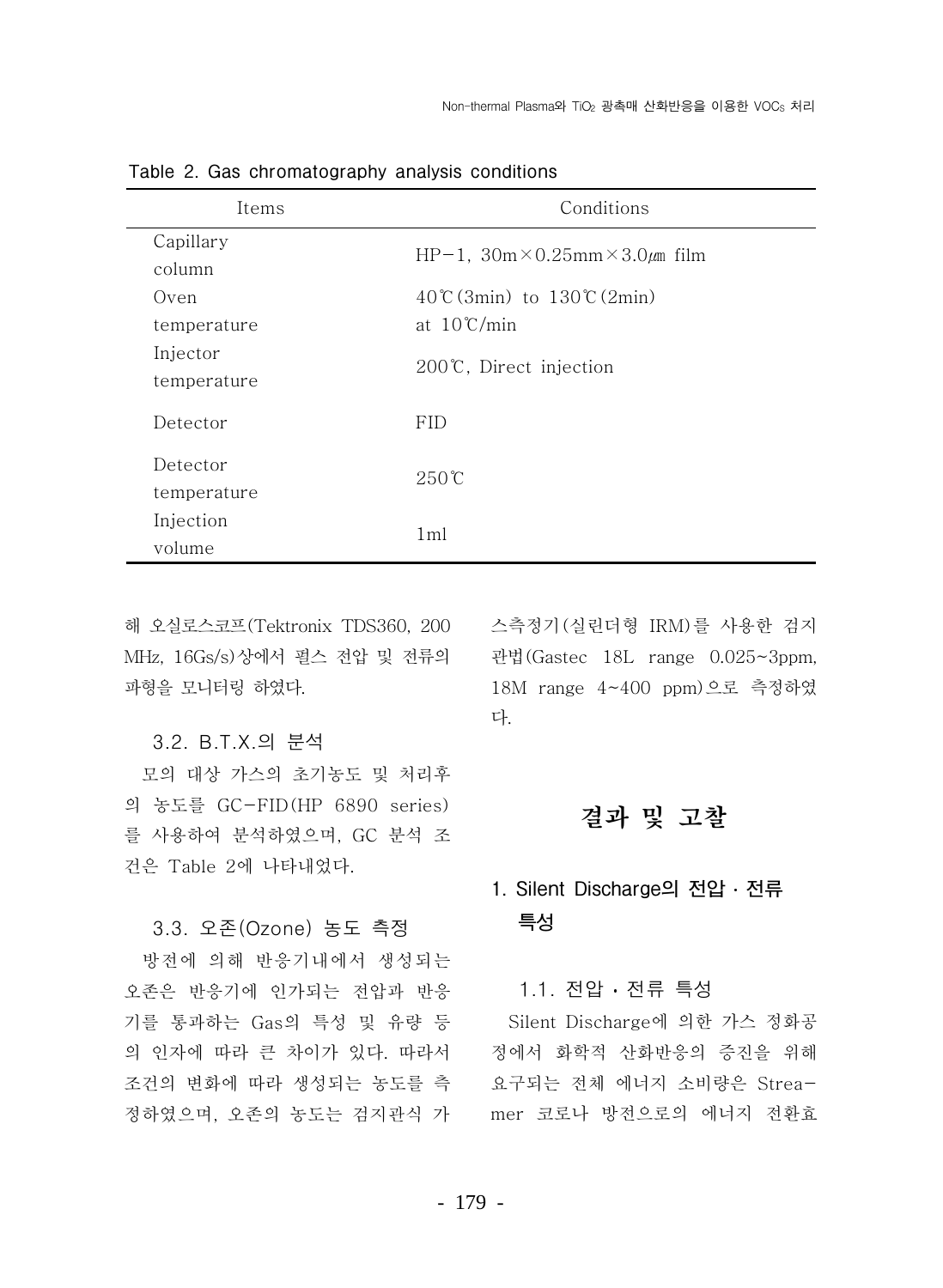율에 의해 결정된다. Streamer 코로나 방전을 유도하고, 효율적인 전기회로를 설계하기 위해서는 전압 · 전류 특성을 파악하는 것이 필수적이다.

고전압 발생기 (High-Voltage Power Supply)와 반응기(Silent Discharge Reactor)의 전압·전류 특성은 인가전압 이 증가함에 따라 전류값이 증가한다. 또한 Power supply에서의 주입전력 P 는 100% 방전극으로 전달되지 않고, Transformer의 손실전력 Pt. 회전 스파 크 갭(Rotary Spark Gap)과 펄스 고전 압회로에서의 손실전력 PRSG, 방전전력 Pd로 분산되며 다음 식과 같이 표현할 수 있다.

- P<sub>d</sub> : 방전전력(Discharge Power)
- P<sub>t</sub> : Transformer의 손실전력
- PRSG : 회전 스파크갭과 펄스 고전압 회로에서의 손실전력

Fig. 3은 본 실험에서 사용된 반응기 의 주입전력과 방전전력의 비를 나타낸 것이다. 주입전력은 최고 20.4W, 방전 전력은 최고 5.13W를 나타내었으며, 여 기서 방전전력 Pd는 주입전력 P의 약 30%를 보여주고 있다. 이는 고전압 발 생기에서 인가된 주입전력이 100% 방 전극으로 전달되는 것이 아니고, 펄스 고전압 회로와 스파크 갭에서의 손실 등 으로 인하여 30% 정도의 전력이 반응기 로 인가된 것을 알 수 있다.



Fig. 3. The input power and discharge power as a function of applied voltage.

$$
P = P_d + P_t + P_{RSG}
$$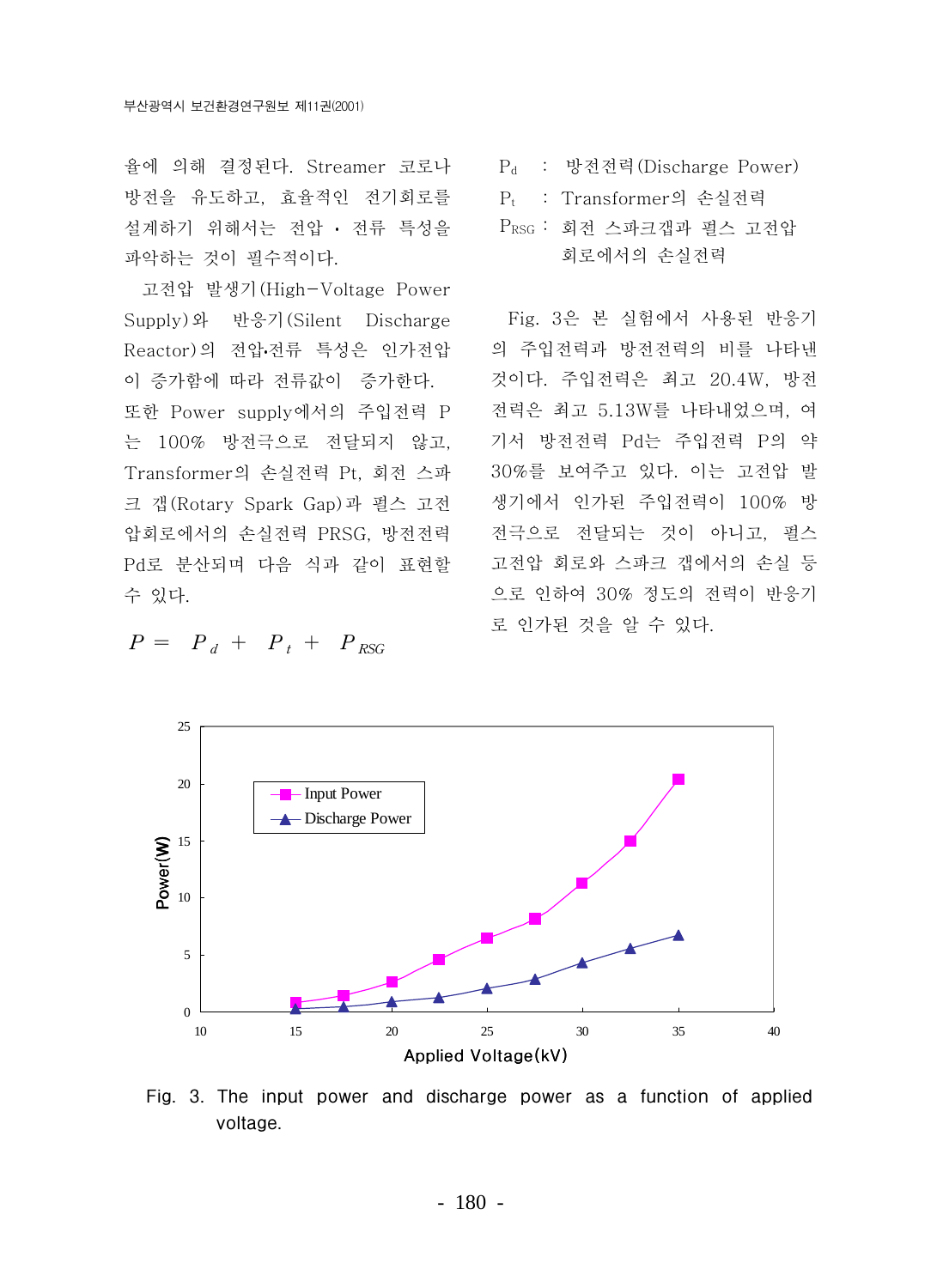#### 1.2. 펄스의 특성

화학적 산화의 증진을 위해 요구되는 전체에너지 소비량은 Streamer 코로나 방전으로의 에너지 전환효율에 의해 결 정되므로 커패시터 (capacitor) 내에 저 장되어 있는 에너지를 효과적으로 Streamer 코로나 방전으로 전환시키기 위해서는 펄스의 특성을 아는 것이 필수 적이다.

Streamer 코로나의 특성에 영향을 미 치는 주요인자는 펄스전압 상승속도 (Pulse voltage rise time), 펄스전압 소멸시간 (Pulse voltage decay time), 피크 전압값(Peak value of voltage), 가스의 조성(Gas composition) 등이며 효과적인 Streamer 코로나를 형성하기 위해서는 1) 100~200 ns 이하의 펄스

상승 시간, 2) 1~10μs 이하의 펄스 소 멸 시간, 3) 10~20 kV/cm 이상의 최 고 전체 강도 등의 펄스 인자가 필요하 다. 그리고 극성에 의한 차이는 (+)펄스 전압을 인가하면 방전선의 축방향으로 접지전극을 향하여 Streamer 형태의 코 로나가 넓은 지역에 분포하게 되지만, (-)펄스 전압에서는 국부적인 방전만이 발생한다. 따라서 본 연구에서는 (+)전 압을 인가하였으며, 고전압 펄스의 전압, 전류를 오실로스코프로 측정하여 Fig. 4 에 나타내었다.

(+)펄스 전압의 파형은 매우 빠르고. 폭이 좁은 펄스 특성을 갖고 있기 때문 에 반응성이 좋은 O3과 원자상 O 등의 라디컬이 다량 생성되므로 SOx, NOx, 먼지뿐만 아니라 VOCs 물질의 처리에



Fig. 4. Oscillograph of the square-wave high-voltage pulses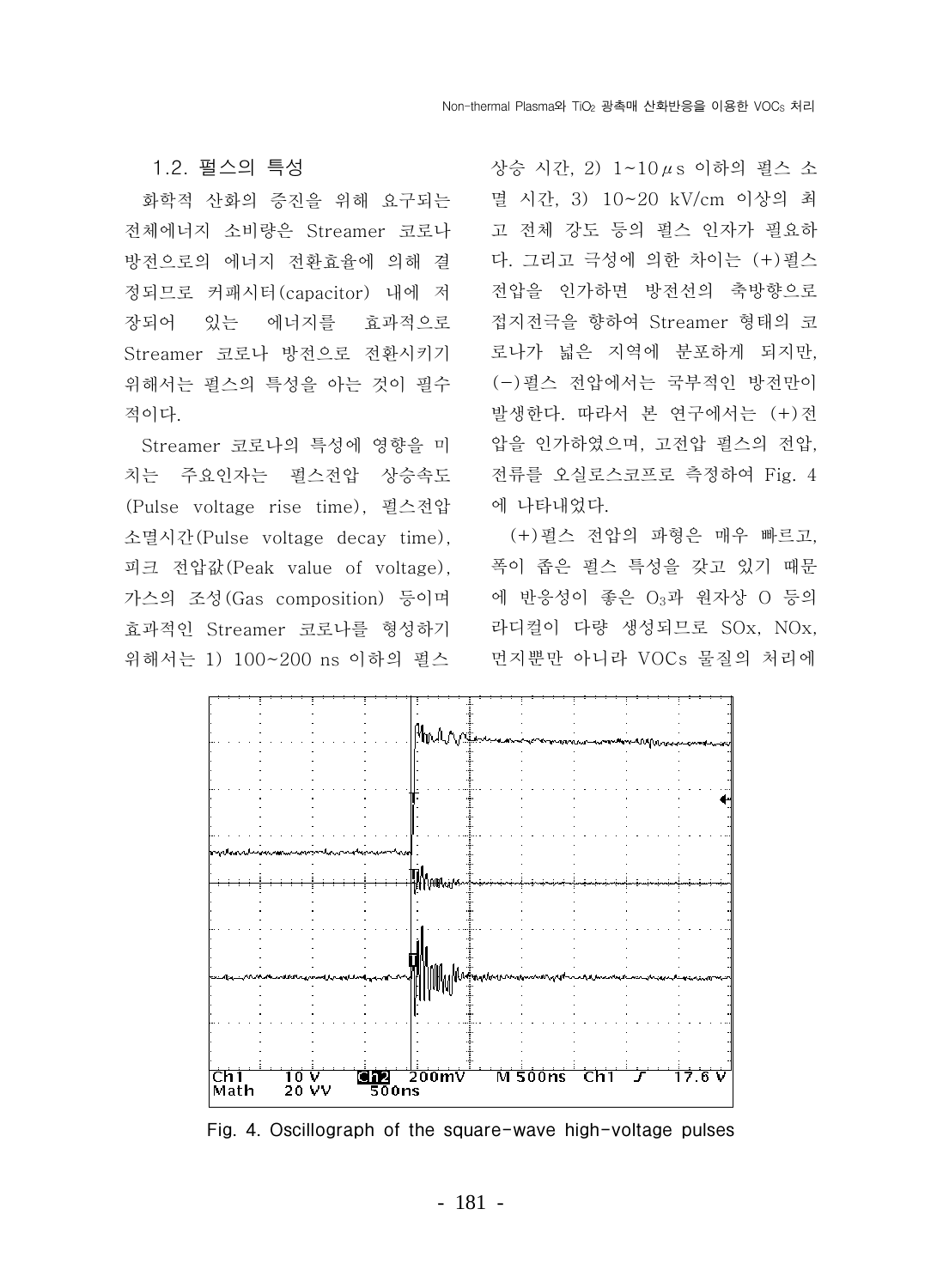도 Silent Discharge 공정이 유용하다고 사료된다.

1.3. Silent Discharge 방전특성 Wire-cylinder형 반응기의 두 전극 사이에 Pyrex glass 재질의 절연벽을 설치하고, 화학반응에 필요한 에너지를 갖는 방전영역의 분포가 넓은 (+)전압 을 인가하였으며, 또한 전자에 비해 질 량이 큰 이온의 운동성 (Mobility)에 의 한 전자 에너지의 소비를 줄이기 위해 펄스 파형을 유도하였다.

본 연구에서 사용된 반응기는 인가전 압의 상승과 함께 초기에는 암전류 (Dark current)가 흐르고, 계속해서 분 리된 높은 에너지 준위의 전자 및 이온 은 전자에너지의 이동을 통해 낮은 에너 지 준위로 이동함과 동시에 푸른색(자외 선 포함)의 발광현상이 일어남을 알 수 있었다.

### 2. Silent discharge 공정을 통한  $VOCs$  제거 효율 및  $O<sub>3</sub>$ 의 생성

### 2.1. 각 물질의 농도변화에 따른 처리특성

Benzene, Toluene, Xylene의 초기 농도 변화에 따른 처리특성을 파악하기 위하여 Background gas로서 Dry air를 사용하여 초기유입농도를 각각 100ppm, 200ppm으로 변화를 주어 실험하였다. 이 와 같은 농도를 설정한 이유는 Toluene과



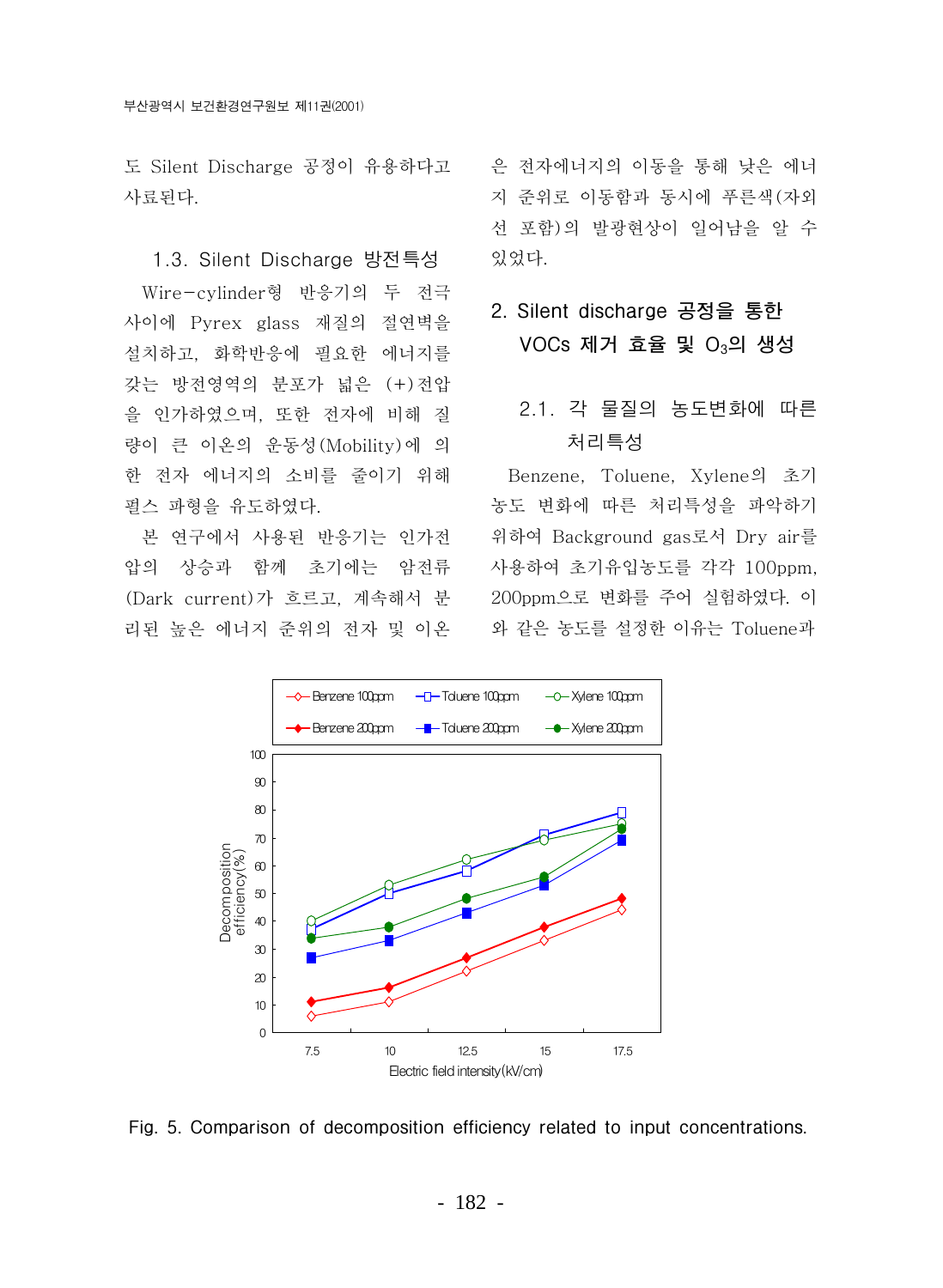Xvlene의 OSHA 작업장 허용농도가 각각 100ppm과 200ppm이기 때문이다.

Fig. 5는 농도변화에 따른 처리특성의 모든 실험에서 전계강도가 증가함에 따 라 처리효율이 증가함을 나타내고 있다. 이는 전계강도의 증가를 통해 활성이 큰 전자 수를 증가시켜 VOCs와 반응하는 충분한 에너지를 가진 라디컬과 free electron의 양이 증가하여 VOCs와 반 응하여 분해한 것으로 판단된다. 또한 초기농도를 100ppm으로 하였을 때의 처리효율이 200ppm일 때보다 높지만 일정한 전계하에서 VOCs들에 대한 절 대적인 제거량은 유입초기농도가 높을 경우가 크다는 것을 알 수 있다. 이는 반응기에서 VOCs 물질의 체류시간에 비해 가스상의 라디컬과 활성이 큰 전자

의 생존시간이 매우 짧으므로 라디컬과 free electron과 VOCs 물질사이의 반 응이 저농도보다는 고농도에서 우세하기 때문이다.

2.2. B.T.X.의 동시처리시 처리특성 Fig. 6는 전계강도에 따른 B.T.X. 혼 합 모의가스의 처리효율을 나타내고 있 다. 초기농도를 물질별 100ppm으로 하 여 유량을 1LPM, 2LPM으로 변화시키 면서 실험하였다.

실험결과 전계강도의 증가에 따라 처 리효율이 증가하는 경향을 나타내었으며 전계강도 17.5kV/cm에서 Benzene 약 60%, Toluene 약 75%, Xylene 약 85%정도의 처리효율을 나타내었다. 유 량조건의 변화에서는 체류시간이 긴



Fig. 6. Decomposition efficiency related to B.T.X. mixing gas.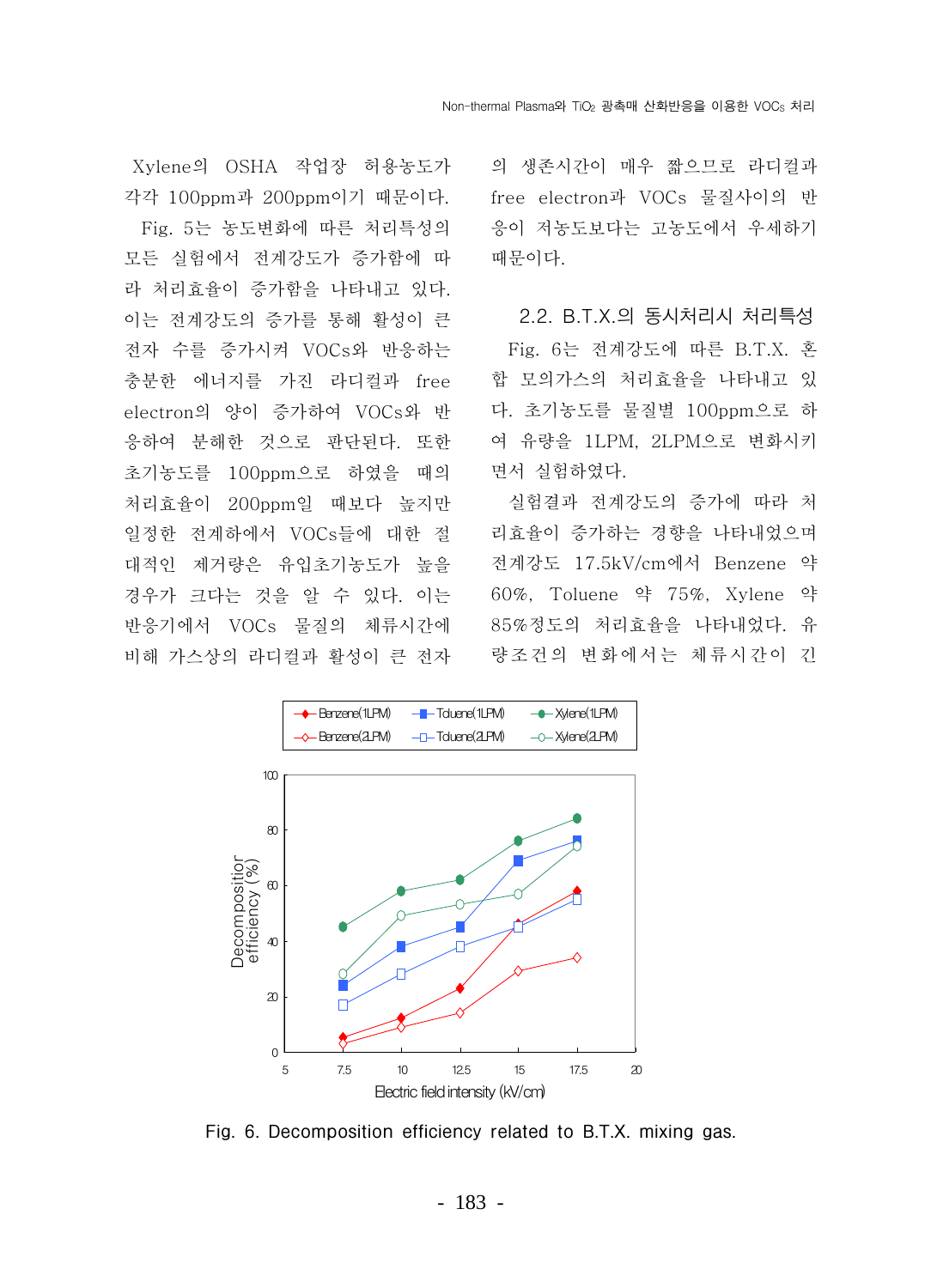

Fig. 7. Relationship between applied Voltage and Ozone Concentration.

1LPM의 경우가 2LPM일 때보다 다소 높은 효율을 나타내었다.

### 2.3. B.T.X.의 동시처리시 O<sub>3</sub> 생성 특성

Fig. 7은 Background gas로서 Dry air를 사용하여 B.T.X. 혼합 모의가스의 처리시 O3의 생성농도를 나타낸 것이다.

이 경우에 있어서 전계강도 (Electric field intensity, kV/cm)가 증가함에 따 라 O<sub>3</sub>의 생성농도가 증가함을 알 수 있 으며, 반응기로 유입되는 가스에 대해서 B.T.X.가 존재할 경우 O2를 산화시키는 Organic peroxy radical(RO<sub>2</sub>) 활성종 의 생성에 기인하여 O3의 전구물질로서 작용함을 추측할 수 있다<sup>5)</sup>.

### 2.4. Background gas에 따른 B.T.X.의 처리효율 변화

플라즈마 공정에서 VOCs 처리시의 예상 반응경로를 살펴보면 다음과 같이 나타낼 수 있다.

 $0 + \text{VOCs} \rightarrow \text{COx} + \text{H}_2\text{O} + \text{bypoducts}$ OH + VOCs  $\rightarrow$  COx + H<sub>2</sub>O + byproducts  $O_3$  + VOCs  $\rightarrow$  COx + H<sub>2</sub>O + byproducts  $e + \text{VOCs} \rightarrow \text{COx} + \text{H}_2\text{O} + \text{byproducts}$  $X + VOCs \rightarrow COx + H_2O + by products$ 

플라즈마에 의한 VOCs 처리시 O3이 외의 다른 경로로도 제거할 수 있는지를 알아보기 위해 O3가 발생되지 않도록 N<sub>2</sub>를 Background gas로 하여 Benzene, Toluene, Xylene의 처리효율을 살펴보았다.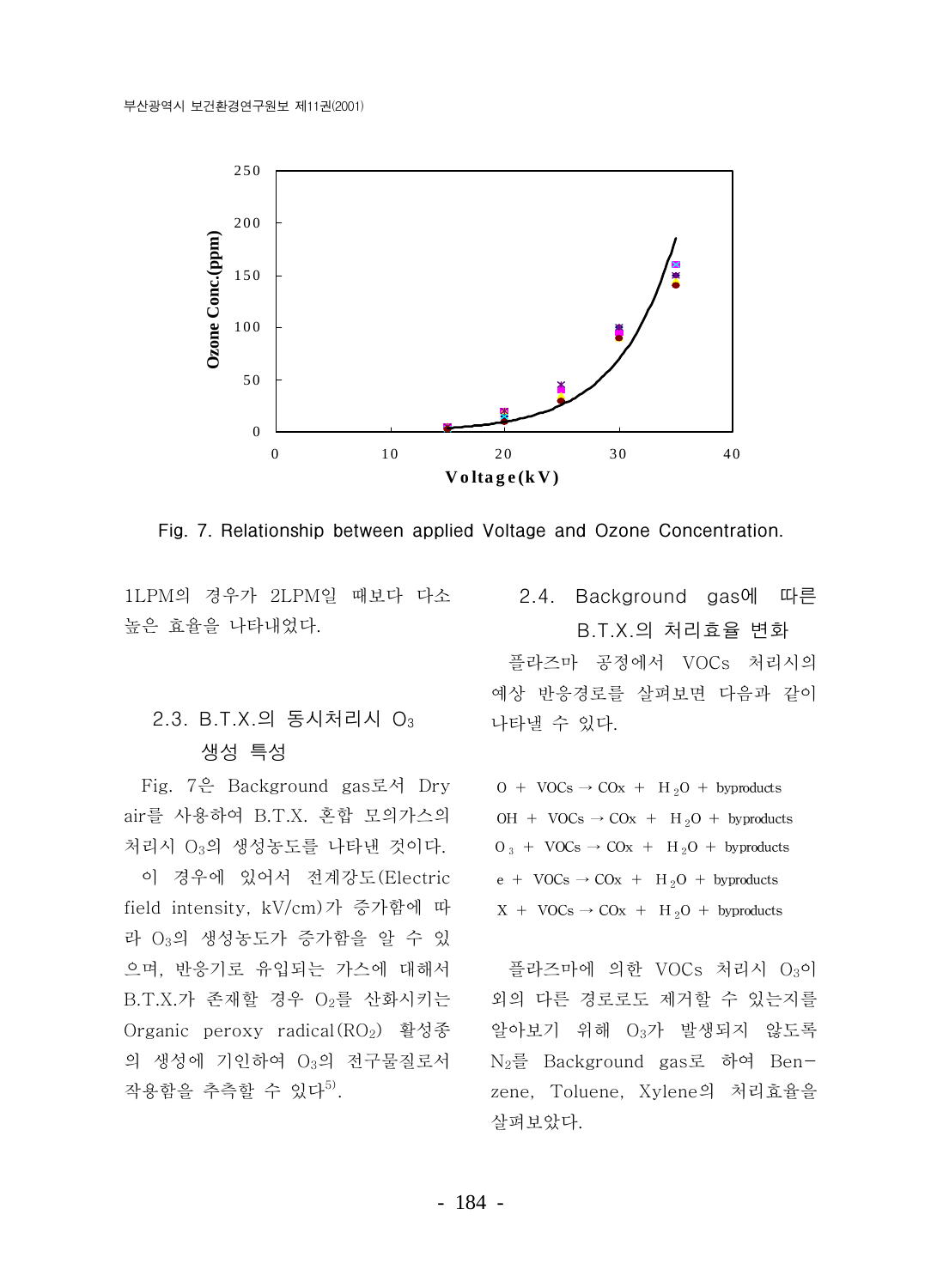

Fig. 8. Comparison of decomposition efficiency of B.T.X. related to Background gas.

Fig. 8은 Non-thermal 플라즈마 반 응기에서 Benzene. Toluene. Xvlene을 각각 100ppm으로 한 모의가스 처리시 효율을 나타내고 있다. Dry air나  $N_2$ 조건 모두에서 전계강도가 증가함에 따 라 처리효율이 증가하였고 Background gas로 Drv air를 사용할 경우 세 가지 물질 모두에서 약 5%정도 높은 처리효 율을 나타내었다. 그러나 산소 농도가 높은 Dry air 조건 하에서 VOCs를 플 라즈마 반응기로 처리할 경우 전자 혹은 음이온에 의한 반응 경로를 거칠 가능성 은 극히 낮으며 O3과의 반응 과정을 거 칠 수밖에 없을 것이므로 대부분의 VOCs 처리시에 O3도 함께 배출될 수 있다. 따라서 O<sub>3</sub>과의 반응도가 낮은 VOCs를 처리하는 경우 반응기 내에서 가스체류시간을 증가시키거나 O3 제거장 치를 병행하여 사용하지 않을 경우 O3의 배출은 불가피 할 것으로 판단된다.

### 3. Silent discharge 공정과 TiO<sub>2</sub> 광촉매 산화공정의 효율 비교 및  $O_3$ 의 생성

3.1. Xylene 단일 물질 처리

플라즈마 공정과 TiO<sub>2</sub> 광촉매 산화반 응기에 대한 VOCs 물질에의 적용 가능 성을 알아보기 위해 Xylene 100ppm을 대상물질로 하여 TiO<sub>2</sub> 광촉매 산화반응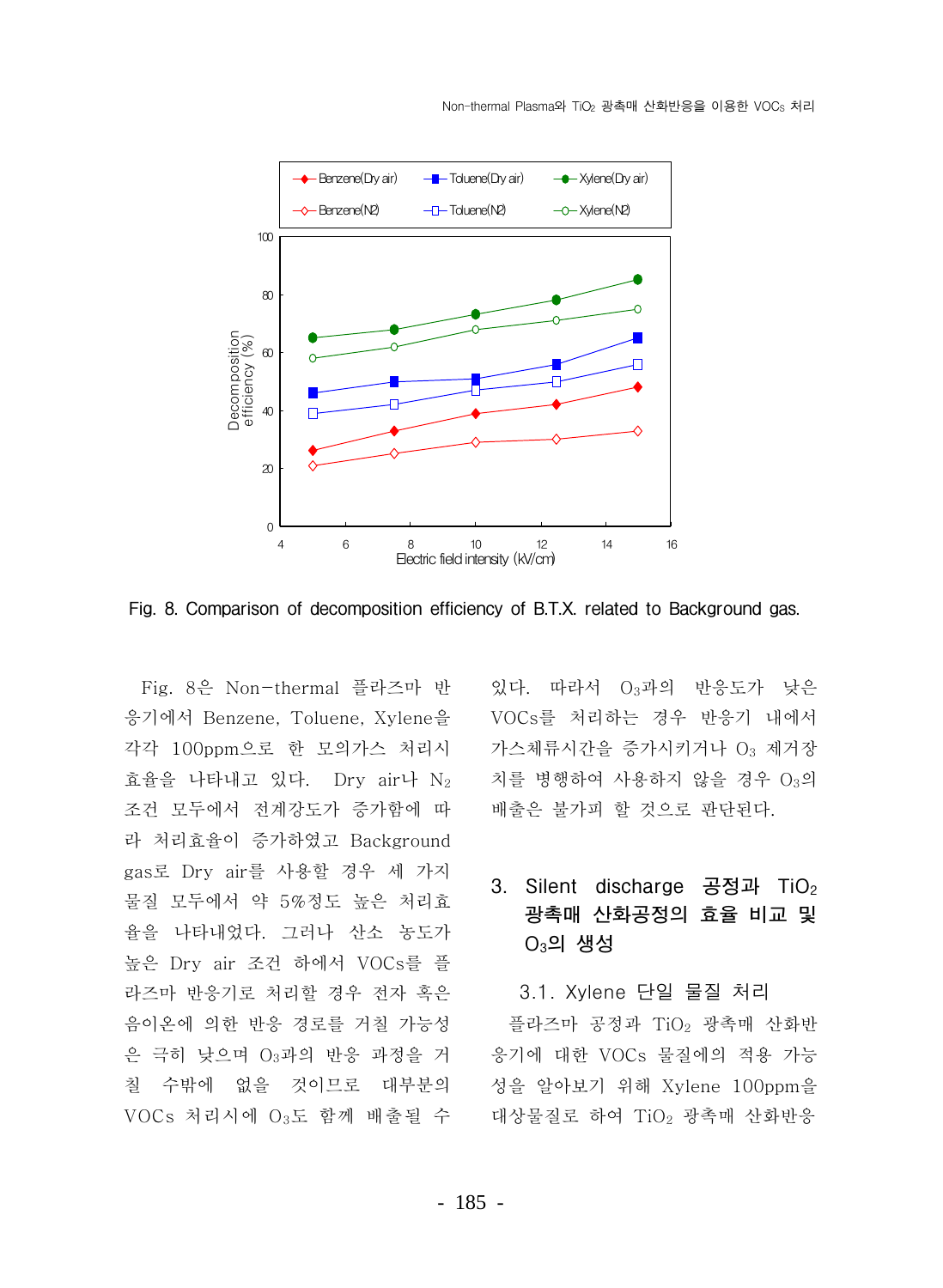

Fig. 9. Decomposition efficiency of Xylene as a function of the electric field intensity.

기의 유무에 따른 Xylene의 처리효율과 O<sub>3</sub>의 생성량을 Fig. 9에 나타내었다.

Silent discharge 공정 단독으로 Xylene을 처리한 경우 15kV/cm의 전 계강도에서 Xylene의 처리효율이 약 85% 정도까지 증가하고 O3의 생성량도 약 200ppm 정도를 나타내었다. 반면 TiO<sub>2</sub> 광촉매 산화반응기를 조합하여 처 리한 경우 15kV/cm의 전계강도에서 약  $90\%$  정도의 처리효율을 나타냈으며,  $O_3$ 의 생성량은 약 50ppm으로 75%정도의  $O_3$  저감효과를 나타내었다. 이는 Ti $O_2$ 광촉매가 Silent discharge 반응기에서 발생하는 자외선 광에 의해 활성화되어 VOCs 물질과 반응하여 처리효율의 향 상과 O3 저감효과를 나타낸 것으로 판 다된다.

#### 3.2. B.T.X.의 동시처리

Silent discharge 공정과 TiO<sub>2</sub> 광촉 매 산화반응기의 조합하에서 Benzene, Toluene, Xylene을 각각 100ppm으로 한 혼합 모의가스 처리시의 전계강도에 따른 각 물질의 처리효율을 Fig. 10에 나타내었다.

Fig. 7에서 보았듯이 모든 물질에서 전계강도가 증가함에 따라 처리효율이 증가하고 있다. 이는 전계강도가 증가함 에 따라 활성이 큰 전자수가 증가하여 충분한 에너지를 가진 라디컬과 자유전 자의 양이 증가되어 VOCs 물질과의 반 응이 증가하였기 때문이다.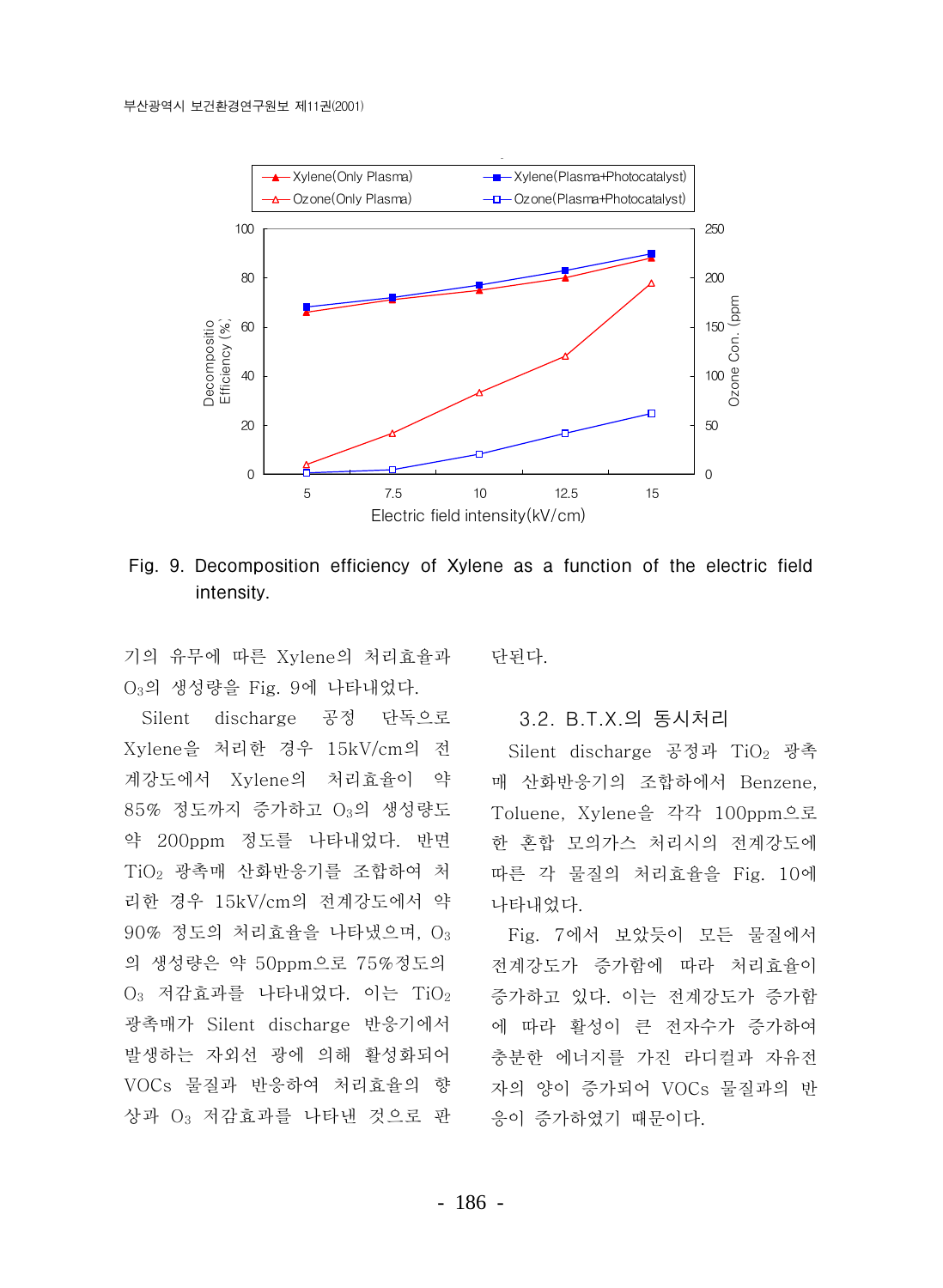

Fig. 10. Comparison of decomposition efficiency of VOCs.

또한 물질별 처리효율을 살펴보면, 세 물질 모두 플라즈마 공정개선을 통한 TiO<sub>2</sub> 광촉매산화반응기와의 조합하에서 약 5~10%정도 높은 처리효율을 나타내 고 있으며 전계강도 15kV/cm에서 Xylene이 최고 85%정도의 처리효율을 나타내었고, Toluene 은 65%, Benzene 은 50%정도의 처리효율을 나타내었다. Yamamoto<sup>6)</sup>의 연구에서 「물질분해는 이온화에너지가 낮은 물질이 쉽게 분해 되며, Gibbs에너지와 결합에너지도 같은 역할을 하지만, 플라즈마에 의한 물질분 해를 예측할 수는 없다」라고 밝히고 있 다. 하지만 본 연구에서의 물질별 처리 효율을 살펴보면 물질을 구성하고 있는 이온화에너지의 차이 때문에 처리효율의 차이를 나타내다고 판단된다.

#### 론 곀

본 여구에서는 실제 작업혀장에서 인 체 및 환경에 위해를 가져올 수 있는 유 기용제 중에서 다량으로 발생하는 VOCs 를 처리대상물질로 선정하여 기존의 처 리공정인 Nano-second의 펄스 전압을 인가한 Silent discharge공정의 공정개 선을 통해 방전시 발생하는 자외선광을 TiO<sub>2</sub> 광촉매 산화반응의 광원으로 사용 하여 처리효율의 향상 및 Silent discharge의 문제점 해결을 위한 실험을 수행하여 다음과 같은 결론을 얻었다.

1. Silent discharge 공정에서 B.T.X. 의 동시처리시 인가전압이 높을수록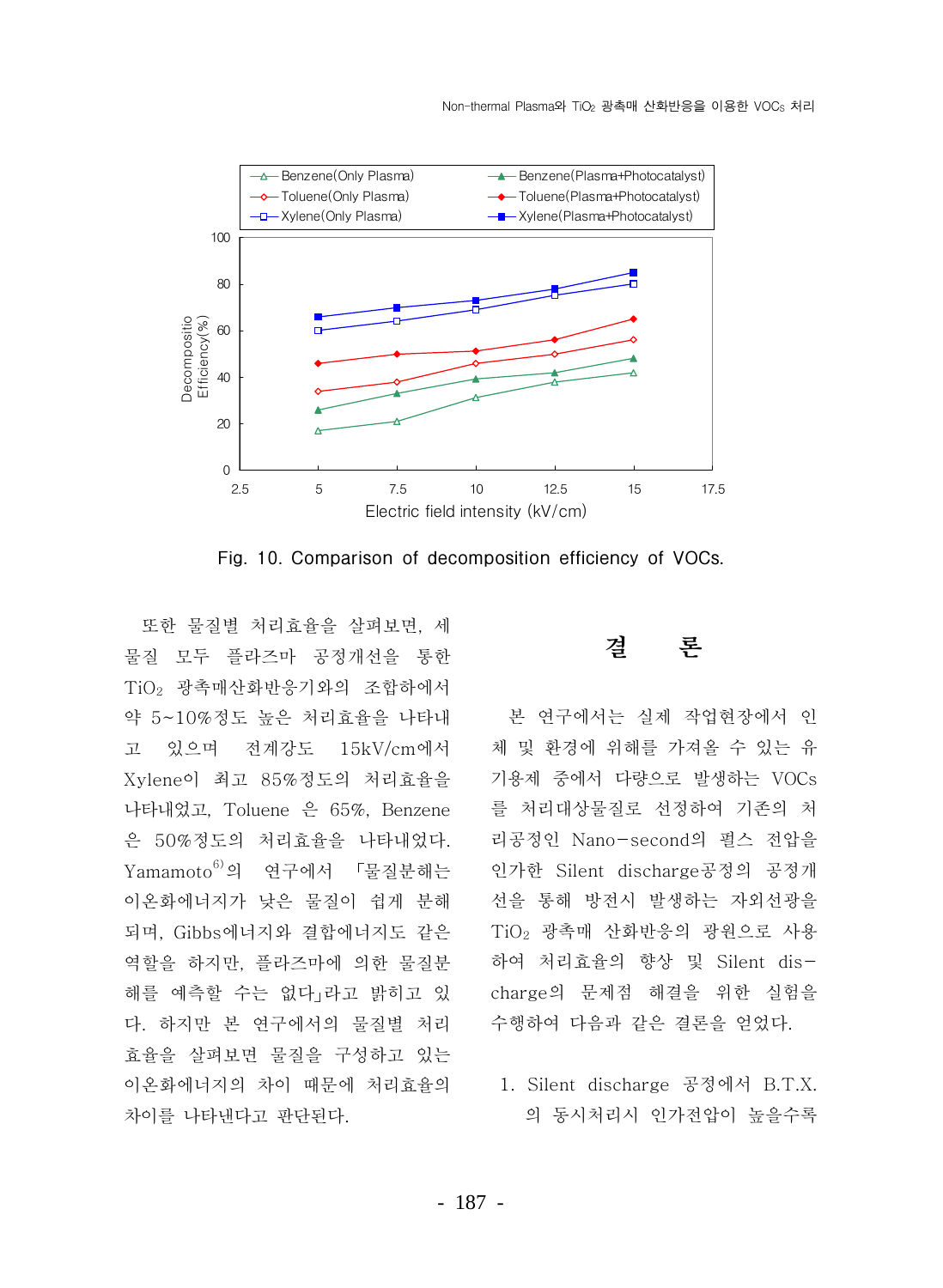처리효율이 상승함을 알 수 있었으 며 전계강도 17.5kV/cm에서 Benzene 약 60%. Toluene 약 75%. Xylene 약 85%정도의 처리효율을 나타내었다. 그리고 유량의 변화에 따른 실험에서 체류시간이 긴 1LPM의 경우가 2LPM의 경우보다 처리효율이 높은 것을 확인할 수 있 었다.

- 2. 플라즈마 공정과 TiO<sub>2</sub> 광촉매 산화 반응기에 대한 VOCs 물질에의 적용 가능성 실험에서 Xylene 100ppm을 처리할 경우 플라즈마 공정 단독시 보다 처리효율이 85%에서 90%로 약 5%정도 상승하였으며 이와 함께 75%정도의 O3생성량 저감을 확인 할 수 있었다.
- 3. 플라즈마 공정과 TiO<sub>2</sub> 광촉매 산화 반응기에 의한 B.T.X.의 동시처리에 서 세 물질 모두 약 5~10%정도 높 은 처리효율을 나타내고 있으며 전 계강도 15kV/cm에서 Xylene이 최 고 85% 정도의 처리효율을 나타내 었고, Toluene 65%, Benzene 50% 정도의 처리효율을 나타내었 다.
- 4. Drv air 조건하에서 VOCs를 플라 즈마 반응기로 처리할 경우 전자 혹 은 음이온과 반응 경로를 거칠 가능

성은 극히 낮으며 O3와의 반응 과정 을 거칠 수밖에 없을 것이므로 대부 분의 VOCs 처리시에  $O_3$ 도 함께 배 출된다. 따라서 O3과의 반응도가 낮 은 VOCs를 처리하는 경우 반응기내 에서 가스체류시간을 증가시키거나  $TiO<sub>2</sub>$  광촉매 산화반응기와 같은  $O<sub>3</sub>$ 제거장치를 병행하여 사용하여야 할 것으로 판단된다.

### 참 고 무 헌

- 1. 김유신 외 : 휘발성유기화합물질 규 제대상설정 및 관리방안에 관한 연 구, 한양대학교, 1997.
- 2. Edward C. Moretti: Clean air act, regulation and implementation, John Wiley & Sons, Inc., Vol. 2, pp. 1165~1191, 1998.
- 3. Masuda S. : Destruction of gaseous pollutions and air toxics by surface discharge induced plasma chemical process(SPCP) and pulse corona induced plasma chemical process (PPCP). NATO advanced research workshop on non-thermal plasma control, pp. 199~210, 1992.
- 4. How Ming Lee and Moo Been Chang: Destruction of VOCs via Silent Discharge Plasmas, Chemical Engineering Technology, Vol. 21, pp.  $987\sim$